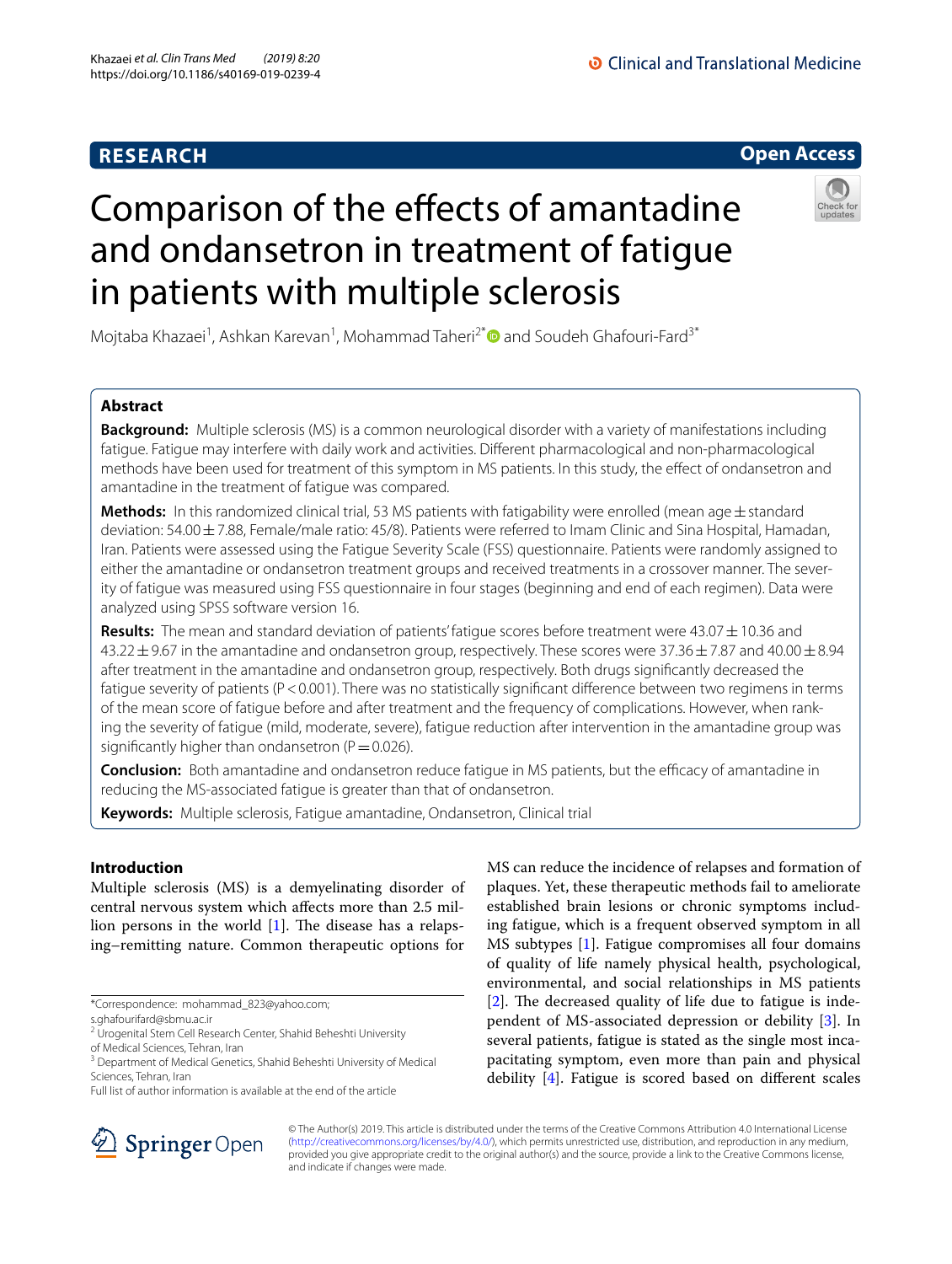including fatigue severity sale (FSS) [[5\]](#page-3-4). Numerous pharmacological and non-pharmacological strategies have been developed for amelioration of this MS-associated symptom [[6\]](#page-3-5). Amantadine as an antiviral drug is one of the suggested interventions for management of fatigue. Although not clearly defned, amantadine might afect MS-associated fatigue through its antiviral function, immune-mediated mechanism, or an amphetamine-like activity [\[7](#page-3-6)]. A double-blind crossover trial in MS patients has shown decreases in FSS following treatment with both amantadine and aspirin with no signifcant intergroup diference [[8\]](#page-3-7). Another blinded, placebo-controlled trial reported signifcant diferences in the Modifed Fatigue Impact Scale (MFIS) scores between amantadinetreated patients and placebo-received ones [\[9](#page-3-8)]. Ondansetron, a 5-HT3 receptor antagonist has been tested for treatment of chronic nausea and vertigo in MS patients [[10\]](#page-3-9) and for treatment of chronic hepatitis C-associated and biliary cirrhosis-associated fatigue [[11,](#page-3-10) [12\]](#page-3-11). In the current randomized clinical trial, we compared the efects of amantadine and ondansetron on MS-associated fatigue. The objectives of the current study were evaluation of the efects of these drugs in Iranian MS patients and comparison between these drugs by using the Persian version of FSS. These drugs were chosen based on the results of previous studies indicating the efectiveness of amantadine and ondansetron in ameliorating fatigue in MS and cirrhosis, respectively. Moreover, as ondansetron has been useful for management of chronic nausea and vertigo in MS patients, if its efects on fatigue were comparable with commonly used anti-fatigue drugs in MS such as amantadine, it could be used as a treatment for MS patients who sufer from these three symptoms. The dose and the time of administration of amantadine (100 mg twice a day for 4 weeks) were selected based on the results of previous clinical trials in MS patients [\[7](#page-3-6)]. For ondansetron, the dose and time of administration were similar to the results a clinical trial in chronic hepatitis C patients [[13\]](#page-3-12).

# **Methods**

# **Patients**

The current clinical trial was conducted on patients referred to Imam Clinic and Sina Hospital, Hamadan, Iran during November 2018–March 2019. The severity of fatigue was scored based on the Persian version of FSS. The validity and reliability of Persian version of this scoring system had been approved previously [\[14](#page-3-13)]. Inclusion criteria for MS patients were age between 18 and 65 years, fatigue complaint, the ability to walk without assistance of at least 100 m, FSS score  $\geq$  28. Exclusion criteria were systemic diseases such as cardiovascular diseases, infection, thyroid disease, or vasculitis, taking other drugs that afect fatigue symptom (beta blockers, antidepressants, sedatives, modafnil, Ritalin or pemoline) in the prior 6 months period, risk factors for long QT, electrolyte imbalance, close-angle glaucoma or pregnancy.

Consent form was flled out by all the study participants and the study protocol was approved by the local Ethical committee of Hamadan University of Medical Sciences (IR.UMSHA.REC.1397.500). The clinical trial registry number was IRCT20120215009014N250.

## **Study design**

This was a randomized crossover clinical trial. Nonprobability sampling method (convenience sampling) was used. Sixty-one MS patients were randomly assigned to two groups receiving ondansetron (4 mg twice a day) or amantadine (100 mg twice a day) for 4 weeks. Fatigue was assessed using FSS. After a two-week discontinuing of drugs, patients received the other drug for another 4 week period. Any side efect of drugs was assessed to conduct appropriate interventions if needed.

## **Measured outcomes**

Fatigue score before and 4 weeks after treatment.

## **Statistical methods**

Data were analyzed using SPSS v. 16 (IBM Corp, Chicago, IL, USA). P values less than 0.05 were considered as signifcant. Quantitative variables were described using mean and standard deviation (SD), whereas categorical variables were expressed as ratios or percentages. Independent and paired t tests were used for comparison of FSS between two groups or within each group before and after intervention, respectively. Fisher exact test was used for comparisons when ranking the severity of fatigue (mild, moderate, and severe).

## **Results**

Eight patients (5 from ondansetron group and 3 from amantadine group) were excluded from the study due to non-compliance with drug therapy. The mean age  $(\pm SD)$ of study participants was 54.00  $(\pm 7.88)$ . Female/male ratio was 45/8. Thirty-nine (73.6%) of patients had fatigue as the only symptom. The frequencies of other symptoms in study participants which needed medical interventions are shown in Table [1.](#page-2-0)

Statistical analyses using student t test showed no signifcant diference in FSS between study groups either before treatment or after treatment (Table [2\)](#page-2-1).

However, FSS was signifcantly decreased in both groups after treatment ( $P < 0.001$ ).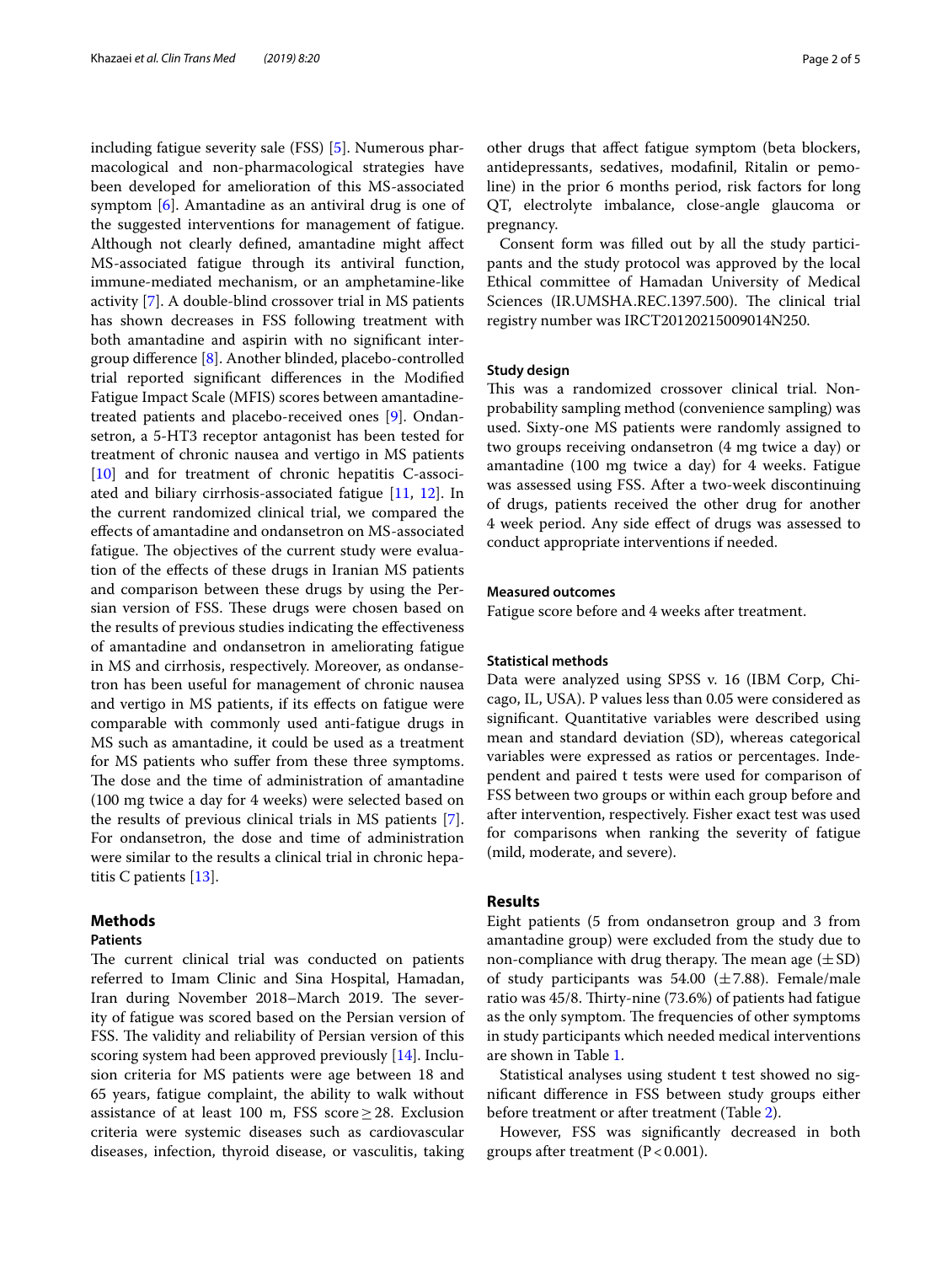<span id="page-2-0"></span>**Table 1 The frequencies of other symptoms in study participants which needed medical interventions**

| Symptom                | Number (%) |
|------------------------|------------|
| Constipation           | 8(15.1)    |
| Spasm                  | 5(9.4)     |
| Constipation $+$ spasm | 1(1.9)     |
| Total                  | 14(26.4)   |

<span id="page-2-1"></span>**Table 2 Fatigue severity scores (mean±SD) in amantadine and ondansetron groups before and after treatment**

| Time             | Study groups         | P value              |      |
|------------------|----------------------|----------------------|------|
|                  | Amantadine           | Ondansetron          |      |
| Before treatment | 43.07 $(\pm 10.36)$  | 43.22 $(\pm 9.67)$   | 0.93 |
| After treatment  | $37.36 \ (\pm 7.87)$ | $40.00 \ (\pm 8.94)$ | 013  |

<span id="page-2-2"></span>**Table 3 Fatigue severity base on patients' self report after and before treatment with amantadine**

| <b>Fatigue severity</b> | <b>Fatigue severity after treatment</b> |            |                  | Total      |
|-------------------------|-----------------------------------------|------------|------------------|------------|
| before treatment        | Mild                                    | Moderate   | Severe           |            |
| Mild                    | 3                                       |            | $\left( \right)$ | 3(5.7%)    |
| Moderate                | $5*$                                    | 34         | 0                | 39 (73.6%) |
| Severe                  | 0                                       | $11*$      | 0                | 11 (20.8%) |
| Total                   | 8 (15.1%)                               | 45 (84.9%) | 0                | 53 (100%)  |

Asterisks show signifcant decrease in fatigue severity after treatment

Severity of fatigue was also self-assessed as mild, moderate, or severe. Fisher exact test showed signifcant decrease in fatigue severity in both amantadinetreated group ( $P = 0.002$ ) and ondansetron-treated group  $(P < 0.001)$  (Tables [3](#page-2-2), [4\)](#page-2-3).

While fatigue severity was not diferent between study groups before treatment  $(P=0.21)$ , there was a significant diference between two groups after treatments  $(P=0.026)$  in a way that amantadine decreased severity of fatigue more than ondansetron.

We also assessed the effects of treatments in reduction of FSS to less than 28. Based on the statistical analyses, no signifcant diference was detected between two groups after treatments in this regard ( $P=0.22$ ) (Table [5](#page-3-14)).

No side efect or complication was reported following treatment with either drug.

## **Discussion**

Fatigue is the most frequently described symptom among MS patients and one of the most incapacitating symptoms in these patients  $[1]$ . The majority of MS patients

<span id="page-2-3"></span>**Table 4 Fatigue severity base on patients' self report after and before treatment with ondansetron**

| <b>Fatique severity</b><br>before treatment | <b>Fatique severity after treatment</b> |                  |                  | Total     |
|---------------------------------------------|-----------------------------------------|------------------|------------------|-----------|
|                                             | Mild                                    | Moderate         | Severe           |           |
| Mild                                        | 0                                       | $\left( \right)$ |                  | $0(0\%)$  |
| Moderate                                    | $3*$                                    | 41               | $\left( \right)$ | 44 (83%)  |
| Severe                                      | 0                                       | $4*$             | 5                | 9(17%)    |
| Total                                       | 3(5.7%)                                 | 45 (84.9%)       | $5(9.4\%)$       | 53 (100%) |

Asterisks show signifcant decrease in fatigue severity after treatment

complain from fatigue in a time point during MS course [[15](#page-4-0)]. Fatigue is an independent factor associated with compromised quality of life in MS patients, after adjustment of the efects of physical disability. Consequently, antifatigue therapies are expected to increase quality of life in these patients [\[4](#page-3-3)]. Diferent mechanisms are involved in the pathogenesis of MS-related fatigue among them are secretion of proinfammatory cytokines, endocrine disturbances, axonal damage, and changed patterns of cerebral activation [\[1\]](#page-3-0). Among several pharmacological strategies to ameliorate fatigue are amantadine and ondansetron. Being primarily administered for treatment of Infuenza infection and Parkinson's disease, amantadine is the most broadly assessed drug for MS-related fatigue [\[1](#page-3-0)]. Numerous placebo-controlled trials reported benefcial efects of amantadine in reduction of fatigue based on subjective assessments [[16](#page-4-1)]. However, based on the small sample sizes of the mentioned studies and possible biases in their designs, there is no consensus on formal prescribing of this drug in MS-associated fatigue [\[17\]](#page-4-2). Although data regarding the role of ondansetron in reduction of fatigue is less than amantadine, ondansetron has been successfully prescribed in patients with primary biliary cirrhosis [[12](#page-3-11)] and chronic hepatitis C [[13](#page-3-12)]. In the current crossover clinical trial, we compared the efects of these two drugs in reduction of fatigue in a population of Iranian MS patients. Notably, both drugs could reduce fatigue severity as reported by FSS as well as patients' self-report. A former meta-analysis has assessed data of a parallel arms study and 4 crossover clinical trials about the effects of amantadine in MS-associated fatigue. All of them had demonstrated trivial and inconsistent amelioration of fatigue. However, the clinical signifcance of these reports and the infuence on patient's quality of life had not been assessed [ $18$ ]. The results of current clinical trial verify the effects amantadine in improvement of this symptom and add to the sample size of the previous meta-analyses. However, the reduction in fatigue score in the current trial was not trivial. Certainly, future meta-analyses are required to provide recommendations for drug prescription.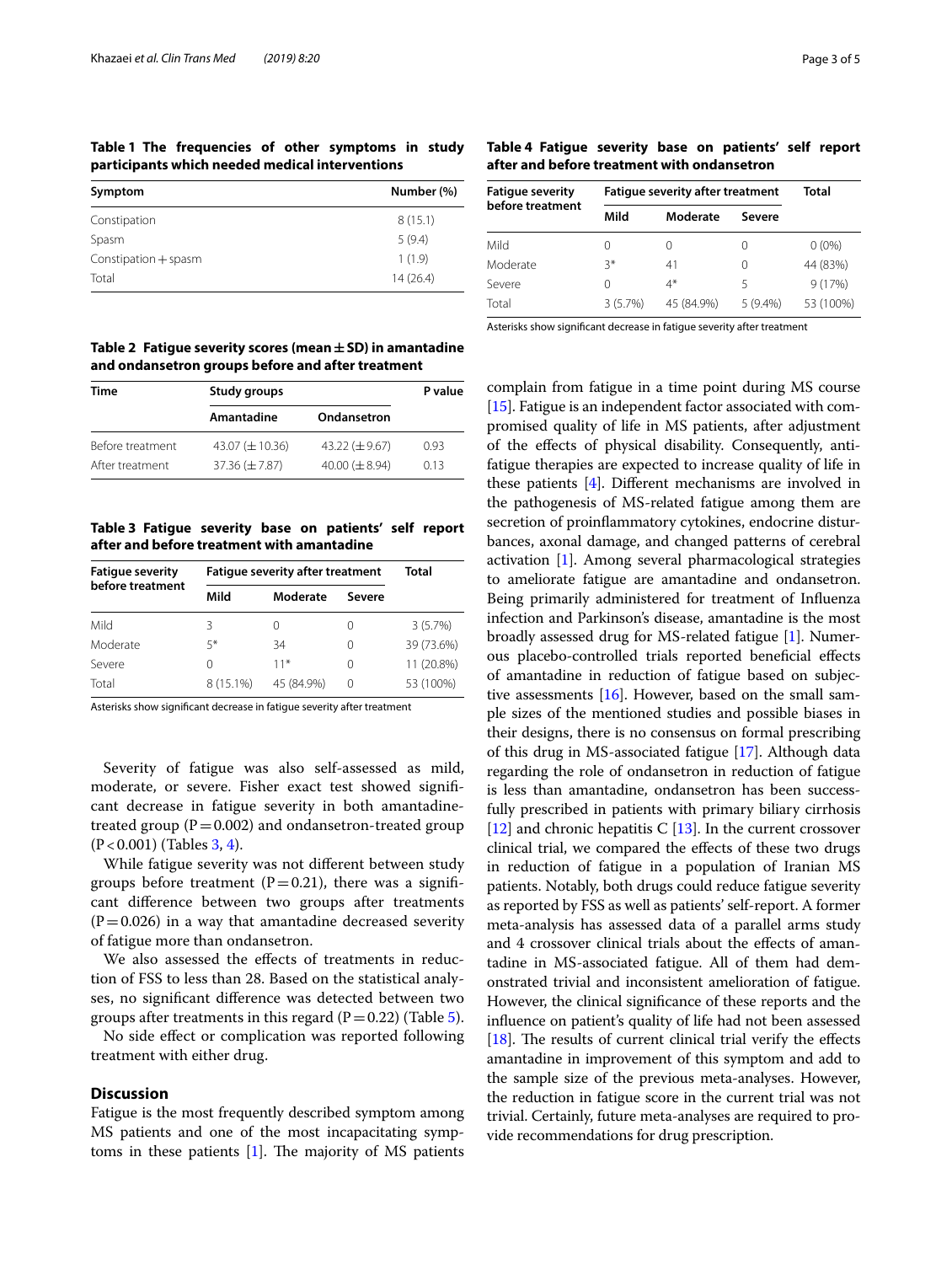# <span id="page-3-14"></span>**Table 5 The efects of treatments on fatigue cure as described by FSS<28**

| <b>Fatigue cure</b> | Study groups |             |  |
|---------------------|--------------|-------------|--|
|                     | Amantadine   | Ondansetron |  |
| Yes                 | 8 (15.1%)    | 4 (7.5%)    |  |
| No                  | 45 (84.9%)   | 49 (92.5%)  |  |
| Total               | 53 (100%)    | 53 (100%)   |  |

Administration of 4 mg ondansetron twice a day in patients with chronic hepatitis C has remarkably decreased the fatigue score with more than 30% while placebo did not  $[13]$  $[13]$ . Such data is consistent with the results of the current study.

Although there was no signifcant diference in the efects of amantadine and ondansetron based on FSS, amantadine was more efective in reduction of fatigue severity according to the patients' self-report. A previous meta-analysis reported the occurrence of amantadinerelated side efects to be varied from 10 to 57% [\[18\]](#page-4-3). In the current study, none of drugs caused side efects or complications that needed medical intervention. Considering the negative impact of fatigue on quality of life of MS patients, our data indicates an improvement in this index in the assessed population of MS patients.

## **Conclusion**

Consequently, the current study demonstrates the comparable efects of amantadine and ondansetron on reduction of MS-associated fatigue as described by FSS. However, further studies in larger sample sizes are needed to verify our results. Moreover, although evidences suggest that fatigue is associated with serotoninergic pathways [[13](#page-3-12)], further studies are needed to unravel the mechanisms by which these drugs afect patients' fatigability.

### **Abbreviations**

MS: multiple sclerosis; FSS: Fatigue Severity Scale; MFIS: Modifed Fatigue Impact Scale; SD: standard deviation.

#### **Acknowledgements**

The current study was supported by a grant from Hamadan University of Medical Sciences.

#### **Authors' contributions**

MT and SGF wrote the manuscript. MK Supervised the study. AK analyzed the data. All authors read and approved the fnal manuscript.

#### **Funding**

Not applicable.

#### **Availability of data and materials**

The analysed data sets generated during the study are available from the corresponding author on reasonable request.

#### **Ethics approval and consent to participate**

All procedures performed in studies involving human participants were in accordance with the ethical standards of the institutional and/or national research committee and with the 1964 Helsinki declaration and its later amendments or comparable ethical standards.

#### **Consent of publication**

Not applicable.

#### **Competing interests**

The authors declare they have no competing interests.

#### **Author details**

<sup>1</sup> Neurophysiology Research Center, Hamadan University of Medical Sciences, Hamadan, Iran. <sup>2</sup> Urogenital Stem Cell Research Center, Shahid Beheshti University of Medical Sciences, Tehran, Iran. 3 Department of Medical Genetics, Shahid Beheshti University of Medical Sciences, Tehran, Iran.

Received: 12 May 2019 Accepted: 24 June 2019 Published online: 01 July 2019

#### **References**

- <span id="page-3-0"></span>1. Braley TJ, Chervin RD (2010) Fatigue in multiple sclerosis: mechanisms, evaluation, and treatment. Sleep 33(8):1061–1067
- <span id="page-3-1"></span>2. Nagaraj K, Taly AB, Gupta A, Prasad C, Christopher R (2013) Prevalence of fatigue in patients with multiple sclerosis and its efect on the quality of life. J Neurosci Rural Pract 4(3):278–282 **(Epub 2013/11/20)**
- <span id="page-3-2"></span>Krupp LB, Alvarez LA, LaRocca NG, Scheinberg LC (1988) Fatigue in multiple sclerosis. Arch Neurol 45(4):435–437 **(Epub 1988/04/01)**
- <span id="page-3-3"></span>4. Janardhan V, Bakshi R (2002) Quality of life in patients with multiple sclerosis: the impact of fatigue and depression. J Neurol Sci 205(1):51–58 **(Epub 2002/11/01)**
- <span id="page-3-4"></span>5. Krupp LB, LaRocca NG, Muir-Nash J, Steinberg AD (1989) The Fatigue Severity Scale. Application to patients with multiple sclerosis and systemic lupus erythematosus. Arch Neurol 46(10):1121–1123 **(Epub 1989/10/01)**
- <span id="page-3-5"></span>6. Miller P, Soundy A (2017) The pharmacological and non-pharmacological interventions for the management of fatigue related multiple sclerosis. J Neurol Sci 381:41–54 **(Epub 2017/10/11)**
- <span id="page-3-6"></span>7. Generali JA, Cada DJ (2014) Amantadine: multiple sclerosis-related fatigue. Hosp Pharm 49(8):710–712
- <span id="page-3-7"></span>8. Shaygannejad V, Janghorbani M, Ashtari F, Zakeri H (2012) Comparison of the efect of aspirin and amantadine for the treatment of fatigue in multiple sclerosis: a randomized, blinded, crossover study. Neurol Res 34(9):854–858 **(Epub 2012/09/18)**
- <span id="page-3-8"></span>9. Ledinek AH, Sajko MC, Rot U (2013) Evaluating the effects of amantadine, modafnil and acetyl-L-carnitine on fatigue in multiple sclerosis—result of a pilot randomized, blind study. Clin Neurol Neurosurg 115(Suppl 1):S86– S89 **(Epub 2014/01/01)**
- <span id="page-3-9"></span>10. Macleod AD (2000) Ondansetron in multiple sclerosis. J Pain Symptom Manag 20(5):388–391
- <span id="page-3-10"></span>11. Dimitrov DH (2009) Efect of Ondansetron, a 5-HT(3) receptor antagonist, on fatigue in 2 veterans with hepatitis C. Primary Care Companion J Clin Psychiatry 11(6):366–367 **(Epub 2010/01/26)**
- <span id="page-3-11"></span>12. Theal JJ, Toosi MN, Girlan L, Heslegrave RJ, Huet PM, Burak KW et al (2005) A randomized, controlled crossover trial of ondansetron in patients with primary biliary cirrhosis and fatigue. Hepatology 41(6):1305–1312 **(Epub 2005/05/26)**
- <span id="page-3-12"></span>13. Piche T, Vanbiervliet G, Cherikh F, Antoun Z, Huet PM, Gelsi E et al (2005) Efect of ondansetron, a 5-HT3 receptor antagonist, on fatigue in chronic hepatitis C: a randomised, double blind, placebo controlled study. Gut 54(8):1169–1173 **(Epub 2005/07/13)**
- <span id="page-3-13"></span>14. A'zimian M, Fallah-Pour M, Karimlou M (2013) Evaluation of reliability and validity of the Persian version of Fatigue Severity Scale (FSS) among persons with multiple sclerosis. Archiv Rehabil 13(4):84–91